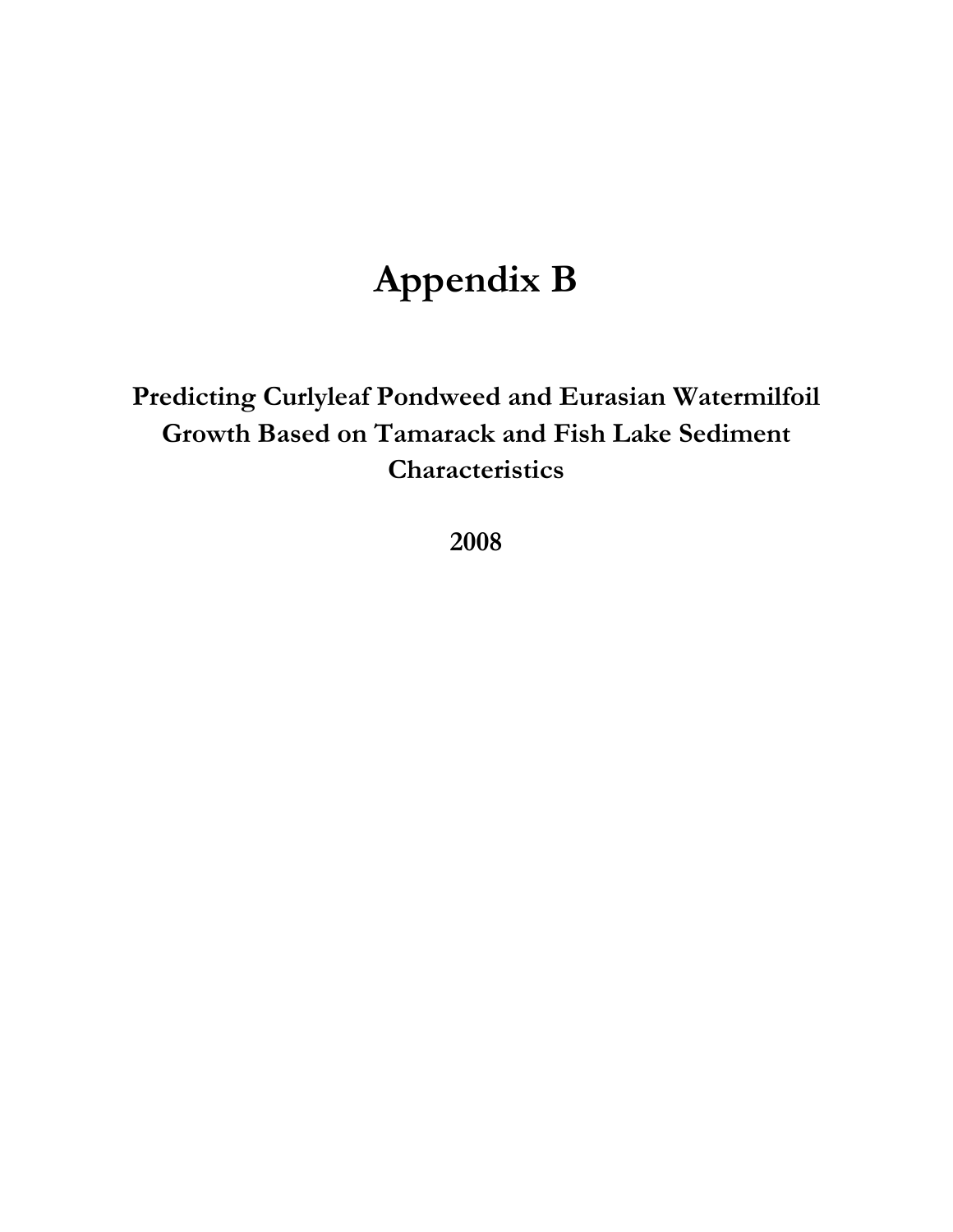

**Tamarack Lake, March 2008**

# **Predicting Curlyleaf Pondweed and Eurasian Watermilfoil Growth Based on Tamarack and Fish Lake Sediment Characteristics**

**[Sediments Collected March 27, 2008]**

**Prepared by: Steve McComas, Blue Water Science**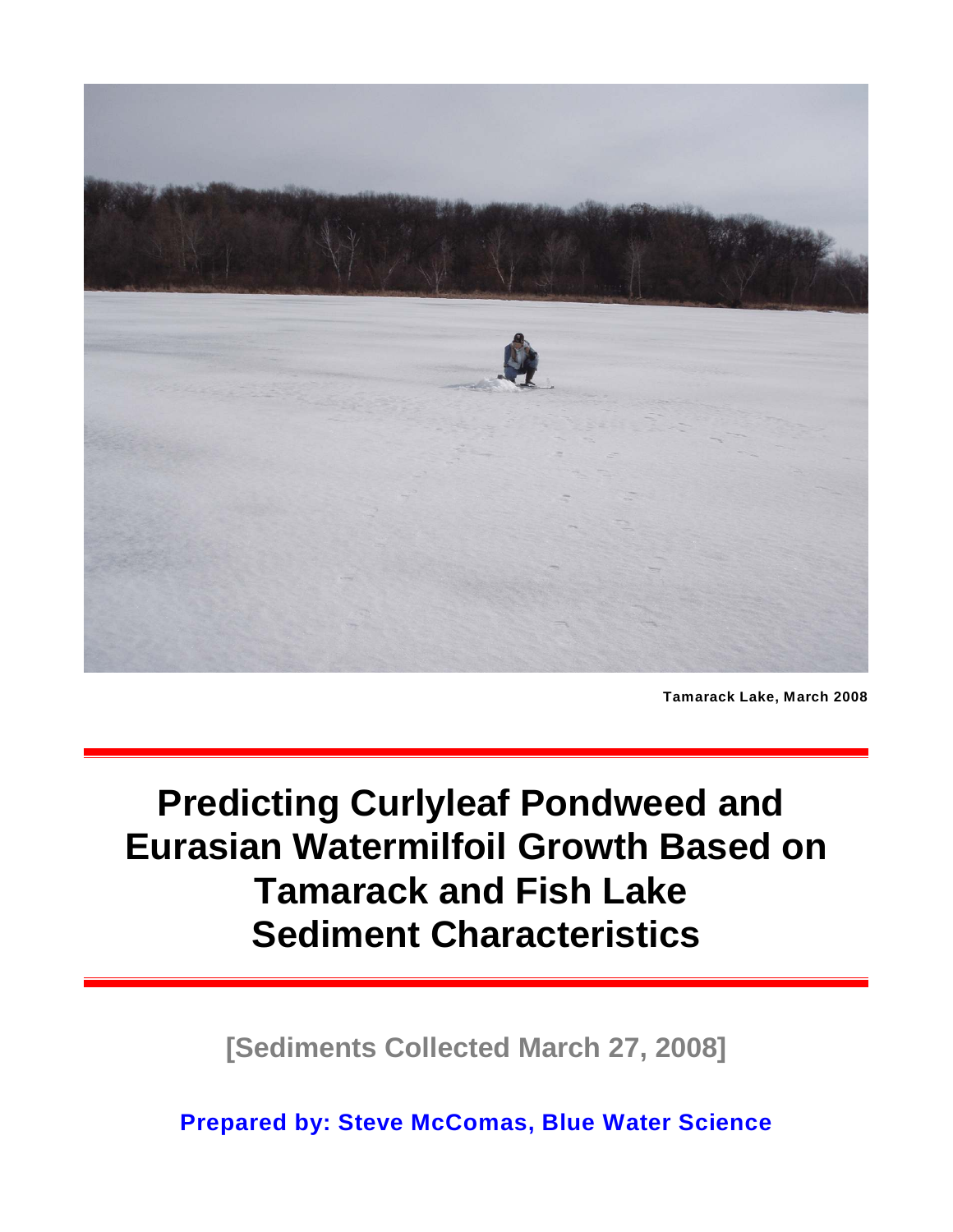## **Introduction**

For managing non-native plants it is helpful to know where the plants have the potential to grow to nuisance conditions. A technique developed by Blue Water Science shows where nuisance growth of curlyleaf pondweed and Eurasian watermilfoil can occur in a lake based on lake sediment characteristics. This technique was applied to Tamarack and Fish Lakes.

Tamarack and Fish Lakes sediments were collected from a total of nine sites around the lakes on March 27, 2008. The sediments results are presented in this report.

### **Methods**

**Lake Soil Collection:** Tamarack Lake had five lake sediment samples and Fish Lake had four lake sediment samples collected from water depths of 4 to 7 feet on March 27, 2008 by Steve McComas, Blue Water Science, and Kristine Lampert, VLAWMO. Samples were collected using a modified soil auger, 5.2 inches in diameter (Figure 1). Soils were sampled to a depth of 6 inches. The lake soil from the sampler was transferred to 1-gallon zip-lock bags and delivered to the University of Minnesota soil testing laboratory.

**Lake Soil Analysis:** At the lab, sediment samples were air dried at room temperature, crushed and sieved through a 2 mm mesh sieve. Sediment samples were analyzed using standard agricultural soil testing methods. Fifteen parameters were tested for each soil sample. A summary of extractants and procedures is shown in Table 1. Routine soil test results are given on a weight per volume basis.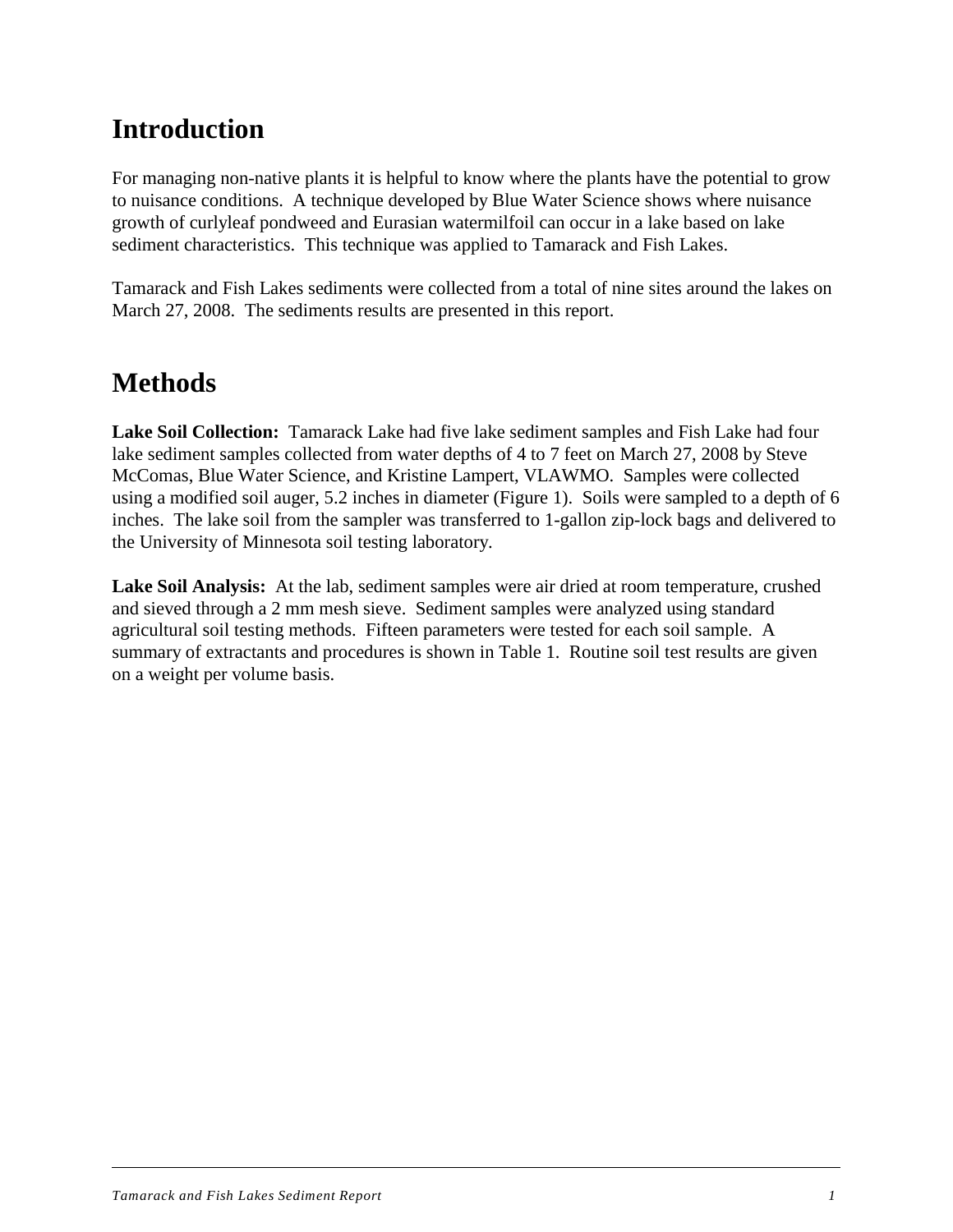**Table 1. Soil testing extractants used by University of Minnesota Crop Research Laboratory. These are standard extractants used for routine soil tests by most Midwestern soil testing laboratories (reference: Western States Laboratory Proficiency Testing Program: Soil and Plant Analytical Methods, 1996-Version 3).**

| <b>Parameter</b> | <b>Extractant</b>                                     |
|------------------|-------------------------------------------------------|
| P-Bray           | 0.025M HCL in 0.03M NH <sub>4</sub> F                 |
| P-Olsen          | $0.5M$ NaHCO <sub>2</sub>                             |
| $NH_{4}$ -N      | 2N KCL                                                |
| K, Ca, Mg        | 1N NH <sub>4</sub> OA <sub>c</sub> (ammonium acetate) |
| Fe, Mn, Zn, Cu   | DTPA (diethylenetriamine pentaacetic acid)            |
| B                | Hot water                                             |
| $SO4-S$          | Ca(H, PO <sub>a</sub> )                               |
| pH               | water                                                 |
| Organic matter   | Loss on ignition at $360^{\circ}$ C                   |



**Figure 1. Soil auger used to collect lake sediments.**

**Reporting Lake Soil Analysis Results:** Lake soils and terrestrial soils are similar from the standpoint that both provide a medium for rooting and supply nutrients to the plant.

However, lake soils are also different from terrestrial soils. Lake soils (or sediments) are water logged, generally anaerobic and their bulk density ranges from being very light to very dense compared to terrestrial soils.

There has been discussion for a long time on how to express analytical results from soil sampling. Lake sediment research results are often expressed as grams of a substance per kilogram of lake sediment, commonly referred to as a weight basis (mg/kg). However, in the terrestrial sector, to relate plant production and potential fertilizer applications to better crop yields, soil results typically are expressed as grams of a substance per cubic foot of soil, commonly referred to as a weight per volume basis. Because plants grow in a volume of soil and not a weight of soil, farmers and producers typically work with results on a weight per volume basis.

That is the approach used here for lake sediment results: they are reported on a weight per volume basis or  $\mu$ g/cm<sup>3</sup>.

A bulk density adjustment was applied to lake sediment results as well. For agricultural purposes, in order to standardize soil test results throughout the Midwest, a standard scoop volume of soil has been used. The standard scoop is approximately a 10-gram soil sample. Assuming an average bulk density for an agricultural soil, a standard volume of a scoop has been a quick way to prepare soils for analysis, which is convenient when a farmer is waiting for results to prepare for a fertilizer program. It is assumed a typical silt loam and clay texture soil has a bulk density of 1.18 grams per cm<sup>3</sup>. Therefore a scoop size of 8.51 cm<sup>3</sup> has been used to generate a 10-gram sample. It is assumed a sandy soil has a bulk density of 1.25 grams per  $cm<sup>3</sup>$  and therefore a  $8.00 \text{ cm}^3$  scoop has been used to generate a 10-gram sample. Using this type of standard weight-volume measurement, the lab can use standard volumes of extractants and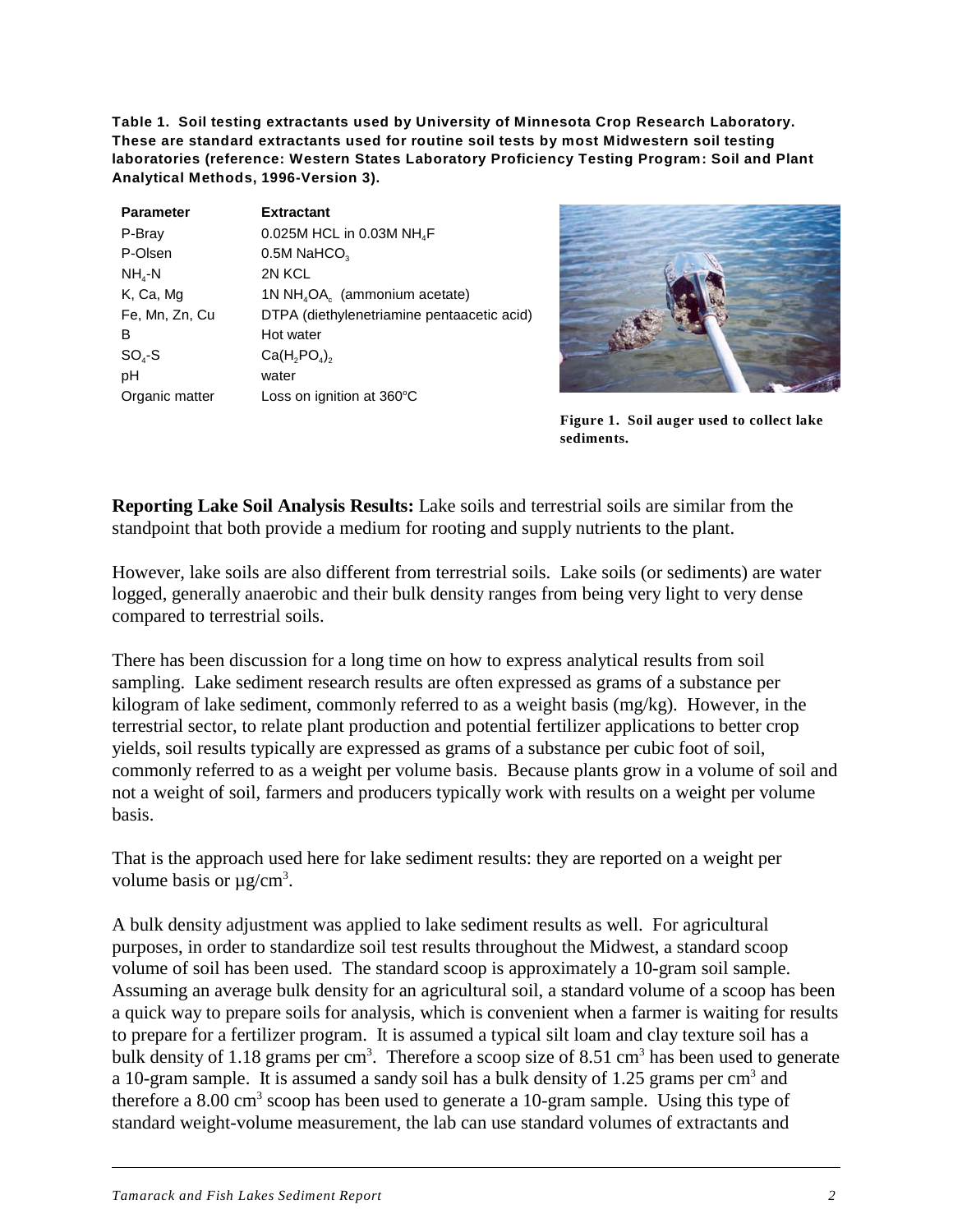results are reported in ppm which is close to  $\mu$ g/cm<sup>3</sup>. For all sediment results reported here a scoop volume of  $8.51 \text{ cm}^3$  was used.

However lake sediment bulk density has wide variations but only a single scoop volume of 8.51  $cm<sup>3</sup>$  was used for all lake sediment samples. This would not necessarily produce a consistent 10gram sample. Therefore, for our reporting, we have used corrected weight volume measurements and results have been adjusted based on the actual lake sediment bulk density. We used a standard scoop volume of 8.51 cm<sup>3</sup>, but sediment samples were weighed. Because test results are based on the premise of a 10 gram sample, if our sediment sample was less than 10 grams, then the reported concentrations were adjusted down to account for the less dense bulk density. If a scoop volume weighed greater than 10.0 grams than the reported concentrations were adjusted up. For example, if a 10-gram scoop of lake sediment weighed 4.0 grams, then the correction factor is 4.00 g/ 10.00 g = 0.40. If the analytical result was 10 ppm based on 10 grams, then it should be 0.40 x 10 ppm = 4 ppm based on 4 grams. The results could be written as 4 ppm or 4  $\mu$ g/cm<sup>3</sup>. Likewise, if a 10-gram scoop of lake sediment weighed 12 grams, then the correction factor is 12.00 g / 10.00 g = 1.20. If the analytical result was 10 ppm based on a 10 gram scoop, then it should be  $1.20 \times 10$  ppm = 12 ppm based on 12 grams. The result could be written as 12 ppm or  $12 \mu g/cm^3$ . These are all dry weight determinations.

**Delineating Areas of Potential Nuisance Curlyleaf and Milfoil Growth:** Delineating an area of potential nuisance plant growth is based on conventional soil survey methods. When a sediment sample analysis has a nitrogen reading over 10 ppm and has an organic matter content of less than 20%, it has a high potential for nuisance milfoil growth. For sediment results with a high growth potential collected in a cove, typically, the water depths in the cove from 5 to 7 feet would be designated as having a potential for nuisance growth. If high potential samples are found along a stretch of shoreline, a designated high potential area would be delineated until there was a shoreline break or change in sediment texture. In other cases, if the next site down the shoreline records a low potential reading, then the designated nuisance area would extend midway between a high and low potential sample sites.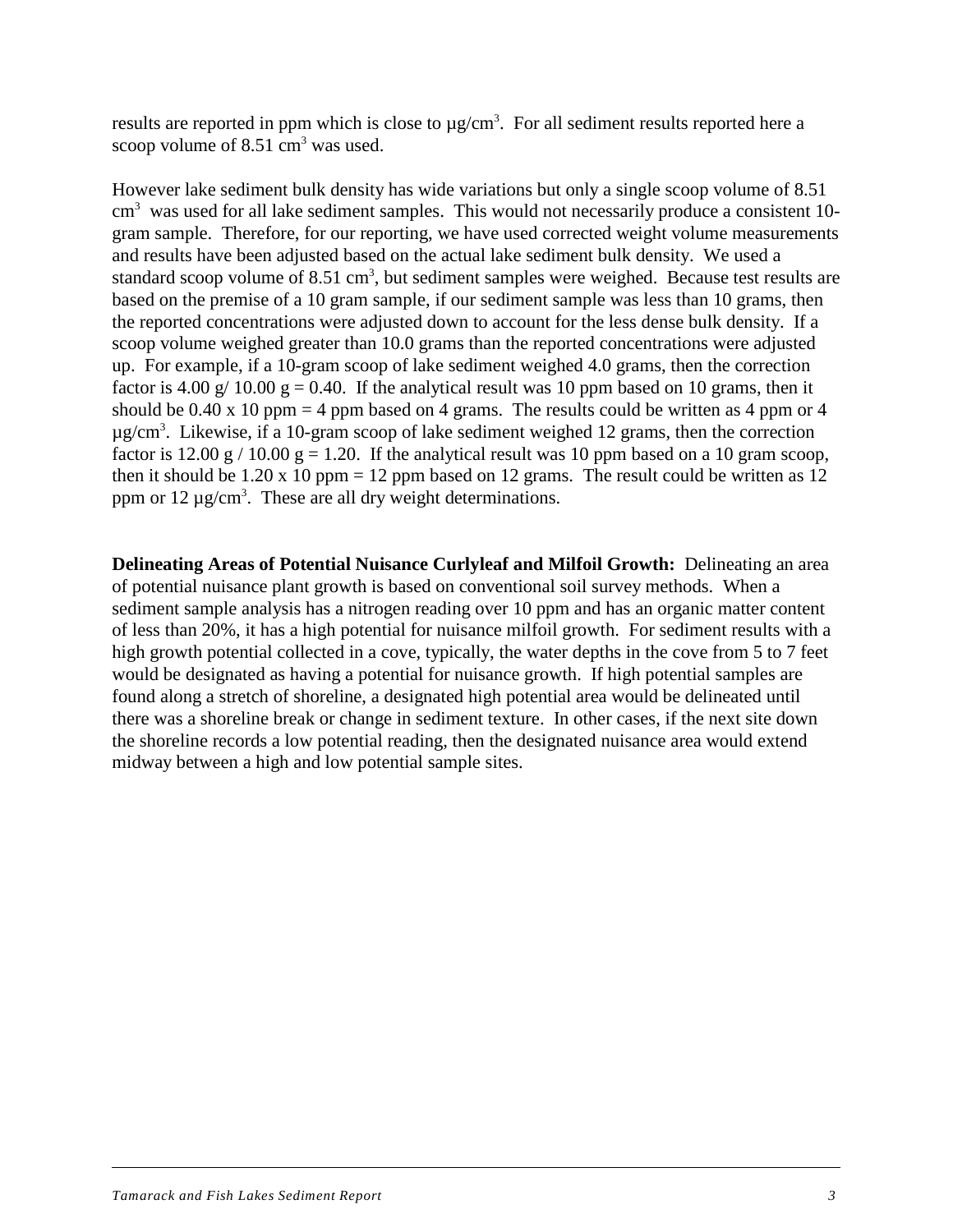### **Results**

#### **Potential for Heavy Growth of Non-native Invasive Plants Based on Lake Sediment Characteristics**

A total of 5 sediment sites were sampled around Tamarack Lake and 4 sediment sites were sampled around Fish Lake on March 27, 2008. Sediment sites and locations are shown in Table 2 and Figure 2.

#### **Table 2. Lake sediment sample locations and field observations on March 27, 2008.**

TAMARACK LAKE

| Sample        | <b>Water Depth</b> | <b>UTM Coordinates (WGS 84)</b> |              |  |  |
|---------------|--------------------|---------------------------------|--------------|--|--|
| <b>Number</b> | (f <sub>t</sub> )  | East                            | <b>North</b> |  |  |
|               | 5                  | 96 666                          | 94 007       |  |  |
| 2             | 6.5                | 96 577                          | 94 070       |  |  |
| 3             | 6.5                | 96 357                          | 94 132       |  |  |
|               | 5                  | 96 466                          | 94 0 24      |  |  |
| 5             | 5                  | 96 674                          | 93 936       |  |  |

FISH LAKE

| Sample | <b>Water Depth</b> | <b>UTM Coordinates (WGS 84)</b> |              |  |  |
|--------|--------------------|---------------------------------|--------------|--|--|
| Number | (ft)               | East                            | <b>North</b> |  |  |
|        |                    | 96 573                          | 93 659       |  |  |
| 2      | 5                  |                                 |              |  |  |
| з      |                    | 96 250                          | 93 729       |  |  |
|        | ۰.                 |                                 |              |  |  |



**Figure 2. Lake sediment sample locations are shown with white dots.**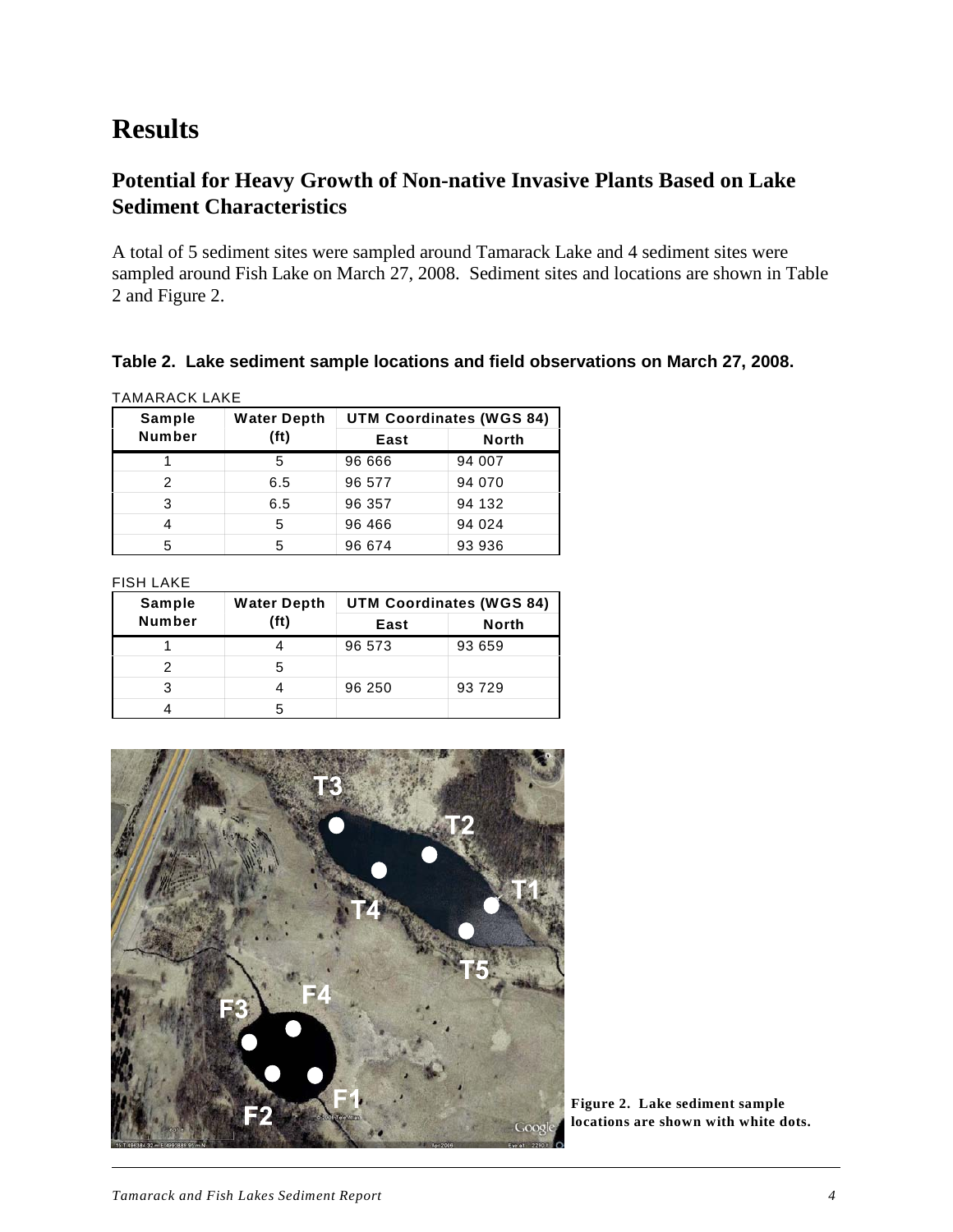Tamarack and Fish Lake sediment results are shown in Table 3. A total of 15 parameters were analyzed for each sediment sample. A low bulk density (less than  $0.60 \text{ g/cm}^3$ ) indicates lake sediments are soft and mucky. Typically high organic matter content is associated with the soft mucky sediments sample sites. Lake sediment phosphorus concentrations are low in Tamarack Lake and are moderate to high in Fish Lake.

| Sample<br>Number | Bulk<br>Density<br>(g/cm3) | pН                  | Bray-P<br>(ppm) | Olsen-P<br>(ppm) | Organic<br>Matter<br>$(\% )$<br>by L.O.I. | ĸ<br>(ppm)   | Ca<br>(ppm) | Мg<br>(ppm) | <b>Boron</b><br>(ppm) | $NH4-N$<br>(ppm) | Fe<br>(ppm) | Cu<br>(ppm)    | Mn<br>(ppm) | Zn<br>(ppm) | $SO4-S$<br>(ppm) |
|------------------|----------------------------|---------------------|-----------------|------------------|-------------------------------------------|--------------|-------------|-------------|-----------------------|------------------|-------------|----------------|-------------|-------------|------------------|
|                  | <b>TAMARACK LAKE</b>       |                     |                 |                  |                                           |              |             |             |                       |                  |             |                |             |             |                  |
| T <sub>1</sub>   | 0.320                      | 7.1                 | $\mathbf{1}$    | $\overline{2}$   | 65.5                                      |              | 1302        | 90          | $\mathbf 0$           | 11               | 126         | $\mathbf 0$    | 10          | $\mathbf 0$ | 17               |
| T <sub>2</sub>   | 0.190                      | 7.3                 | $\mathbf 0$     |                  | 56.9                                      | $\mathbf{1}$ | 627         | 21          | $\mathbf 0$           | $\overline{2}$   | 55          | $\mathbf 0$    | 3           | 0           | 3                |
| T <sub>3</sub>   | 0.379                      | 7.5/<br>7.2/<br>7.4 | $\mathbf{1}$    | 5                | 56.1/<br>54.8/<br>55.5                    | 9            | 1133        | 55          | $\mathbf 0$           | 25               | 151         | $\mathbf 0$    | 14          | 1           | 6                |
| T <sub>4</sub>   | 0.322                      | 7.5                 | 5               | $\overline{2}$   | 66.3                                      | 6            | 866         | 59          | $\mathbf 0$           | 28               | 110         | $\mathbf 0$    | 12          | $\mathbf 0$ | $\overline{7}$   |
| T <sub>5</sub>   | 0.337                      | 7.0                 | 5               |                  | 74.2                                      | 6            | 749         | 50          | $\pmb{0}$             | 22               | 118         | $\mathbf 0$    | 12          | 0           | 17               |
| <b>FISH LAKE</b> |                            |                     |                 |                  |                                           |              |             |             |                       |                  |             |                |             |             |                  |
| F <sub>1</sub>   | 0.207                      | 7.0                 | 32              | 15               | 70.4                                      | 3            | 473         | 37          | $\mathbf 0$           | 14               | 101         | $\mathbf 0$    | 9           | $\mathbf 0$ | 5                |
| F <sub>2</sub>   | 1.002                      | 7.1                 | 13              | $\overline{4}$   | 5.2                                       | 45           | 1792        | 163         | $\mathbf{1}$          | 13               | 157         | $\overline{1}$ | 8           | 1           | 39               |
| F <sub>3</sub>   | 0.384                      | 7.0                 | 10              | 15               | 59.5                                      | 12           | 1152        | 86          | $\mathbf 0$           | 23               | 194         | $\mathbf 0$    | 27          | 1           | 8                |
| F <sub>4</sub>   | 0.416                      | 6.8                 | 17              | 3                | 75.7                                      | 11           | 1181        | 122         | $\mathbf{1}$          | 27               | 158         | $\mathbf 0$    | 34          | 1           | $\overline{7}$   |

**Table 3. Lake soil data. Sample were collected on March 27, 2008. Soil chemistry results are reported as µg/cm -dry which is equivalent to ppm except for organic matter (%) and pH (standard units). <sup>3</sup>**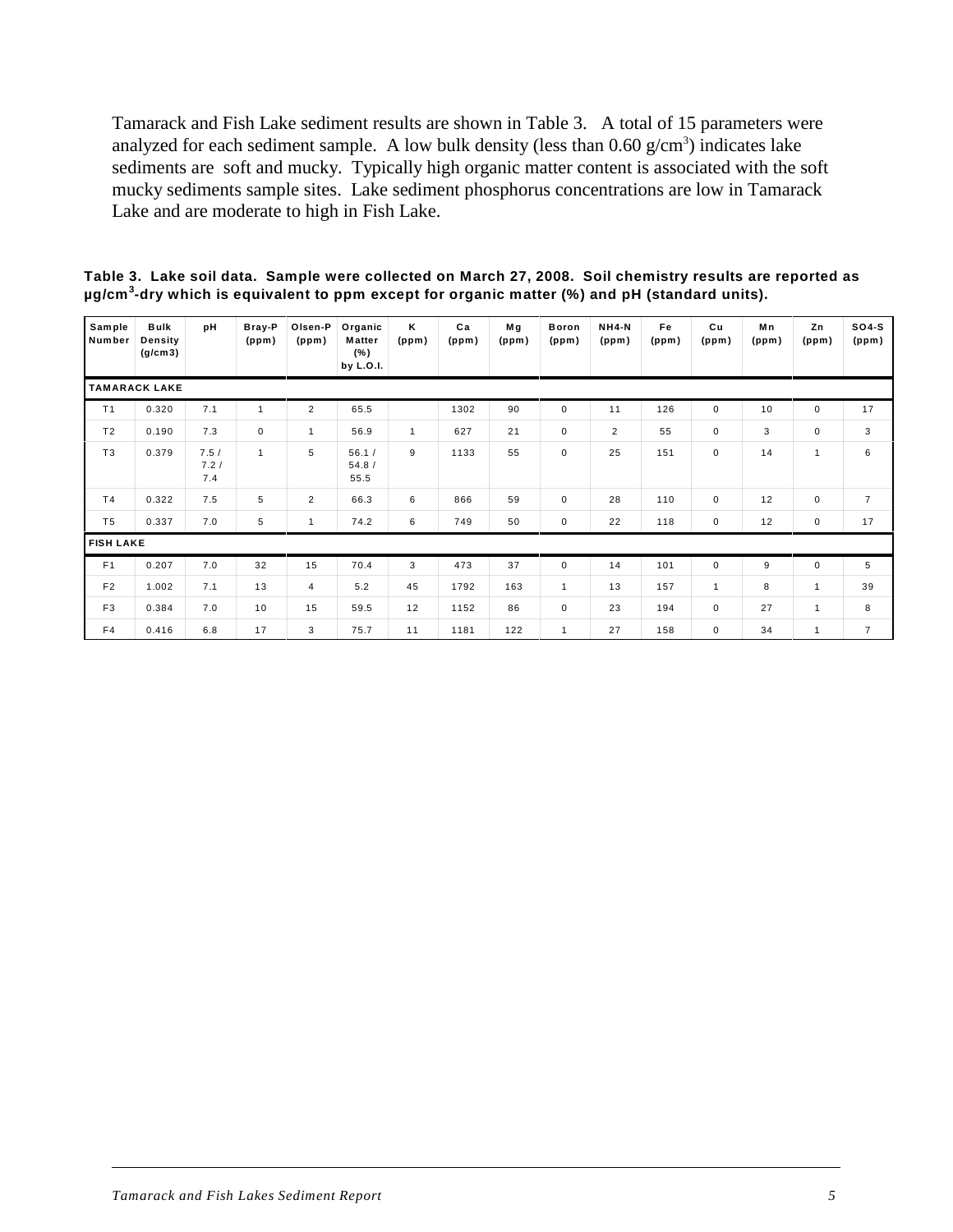#### **Lake Areas that Could Support Heavy Curlyleaf Growth Based on Lake Sediment**

**Characteristics:** Lake sediment sampling results from 2008 have been used to predict lake bottom areas that have the potential to support nuisance curlyleaf pondweed plant growth. Based on the key sediment parameters of pH, sediment bulk density, organic matter, and the Fe:Mn ratio (McComas, unpublished), the predicted growth characteristics of curlyleaf pondweed are shown in Table 4 and Figure 3.

Curlyleaf pondweed growth is not predicted to produce nuisance growth conditions (where plants top out in a solid canopy) in either Tamarack or Fish Lakes.

**Table 4. Tamarack and Fish Lakes sediment data and ratings for potential nuisance curlyleaf pondweed growth.**

| Site                      | рH<br>(su)       | Bulk<br><b>Density</b><br>$(g/cm3$ dry) | Organic<br><b>Matter</b><br>$(\%)$ | Fe:Mn<br>Ratio | <b>Potential</b><br>for<br><b>Nuisance</b><br><b>Curlyleaf</b><br>Pondweed<br>Growth |  |  |
|---------------------------|------------------|-----------------------------------------|------------------------------------|----------------|--------------------------------------------------------------------------------------|--|--|
| Light<br>Growth           | 6.8              | 1.04                                    | 5                                  | 4.6            | Low<br>(green)                                                                       |  |  |
| <b>Moderate</b><br>Growth | 6.2              | 0.94                                    | 11                                 | 5.9            | <b>Medium</b><br>(yellow)                                                            |  |  |
| Heavy<br>Growth           | >7.7             | < 0.51                                  | $20 - 50$                          | <1.6           | <b>High</b><br>(red)                                                                 |  |  |
| <b>TAMARACK LAKE</b>      |                  |                                         |                                    |                |                                                                                      |  |  |
| 1                         | 7.1              | 0.320                                   | 65.5                               | 12.8           | <b>Medium</b>                                                                        |  |  |
| $\overline{2}$            | 7.3              | 0.190                                   | 56.9                               | 21.9           | Medium                                                                               |  |  |
| 3                         | 7.4              | 0.379                                   | 55.5                               | 10.8           | <b>Medium</b>                                                                        |  |  |
| 4                         | 7.5              | 0.322                                   | 66.3                               | 9.5            | <b>Medium</b>                                                                        |  |  |
| 5                         | 7.0              | 0.337                                   | 74.2                               | 9.7            | <b>Medium</b>                                                                        |  |  |
|                           | <b>FISH LAKE</b> |                                         |                                    |                |                                                                                      |  |  |
| 1                         | 7.0              | 0.207                                   | 70.4                               | 11.4           | <b>Medium</b>                                                                        |  |  |
| 2                         | 7.1              | 1.002                                   | 5.2                                | 19.4           | Low                                                                                  |  |  |
| 3                         | 7.0              | 0.384                                   | 59.5                               | 7.1            | <b>Medium</b>                                                                        |  |  |
| 4                         | 6.8              | 0.416                                   | 75.7                               | 4.6            | <b>Medium</b>                                                                        |  |  |



**Figure 3. Sediment sample locations are shown with a circle. The circle color indicates the potential for nuisance curlyleaf pondweed to occur at that site. Key: green = low; yellow = medium; red = high potential.**



**Light growth (left) refers to light nuisance growth that is mostly below the surface and is not a recreational or ecological problem. Heavy growth (right) refers to nuisance matting curlyleaf pondweed. This is the kind of nuisance growth predicted by high sediment pH and a sediment bulk density less than 0.51.**